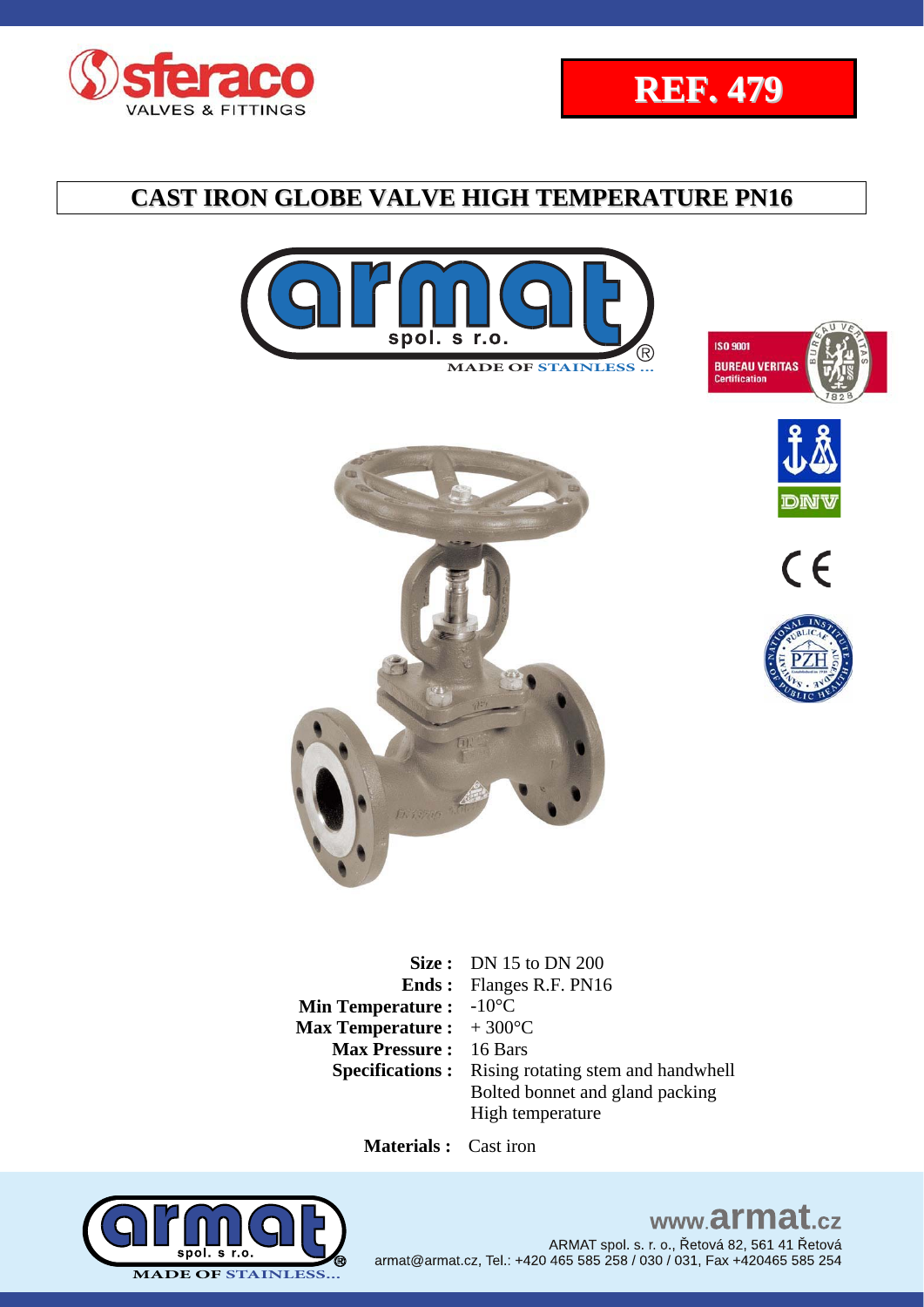



ARMAT spol. s. r. o., Řetová 82, 561 41 Řetová

### **CAST IRON GLOBE VALVE HIGH TEMPERATURE PN16**

#### *SPECIFICATIONS :*

Respect the flow direction ( indicated by the arrow ) Rising rotating stem and handwheel Bolted bonnet and gland packing Flanges R.F. PN16 Grey painting RAL 7011-7012

#### *USE :*

For all common fluids Min and max Temperature Ts : - 10°C to + 300°C Max Pressure Ps : 16 bars (see graph) Keep greased the stem Do not use for convector fluid Tighten the gland packing in service **Steam : 10 bars maximum**

#### *FLOW COEFFICIENT Kvs ( M3 / h ) :*

| <b>DN</b>  | 1 J | 20                     | 25 | 32 | 40 | 50 | 65 | 80  | 100 | 125 | 150 | 200 |
|------------|-----|------------------------|----|----|----|----|----|-----|-----|-----|-----|-----|
| Kvs ( m3/h | 5.9 | л<br>$\cdot$ . $\cdot$ | 13 | 18 | 30 | 41 | 79 | 115 | 181 | 225 | 364 | 690 |

#### *PRESSURE / TEMPERATURE GRAPH :*



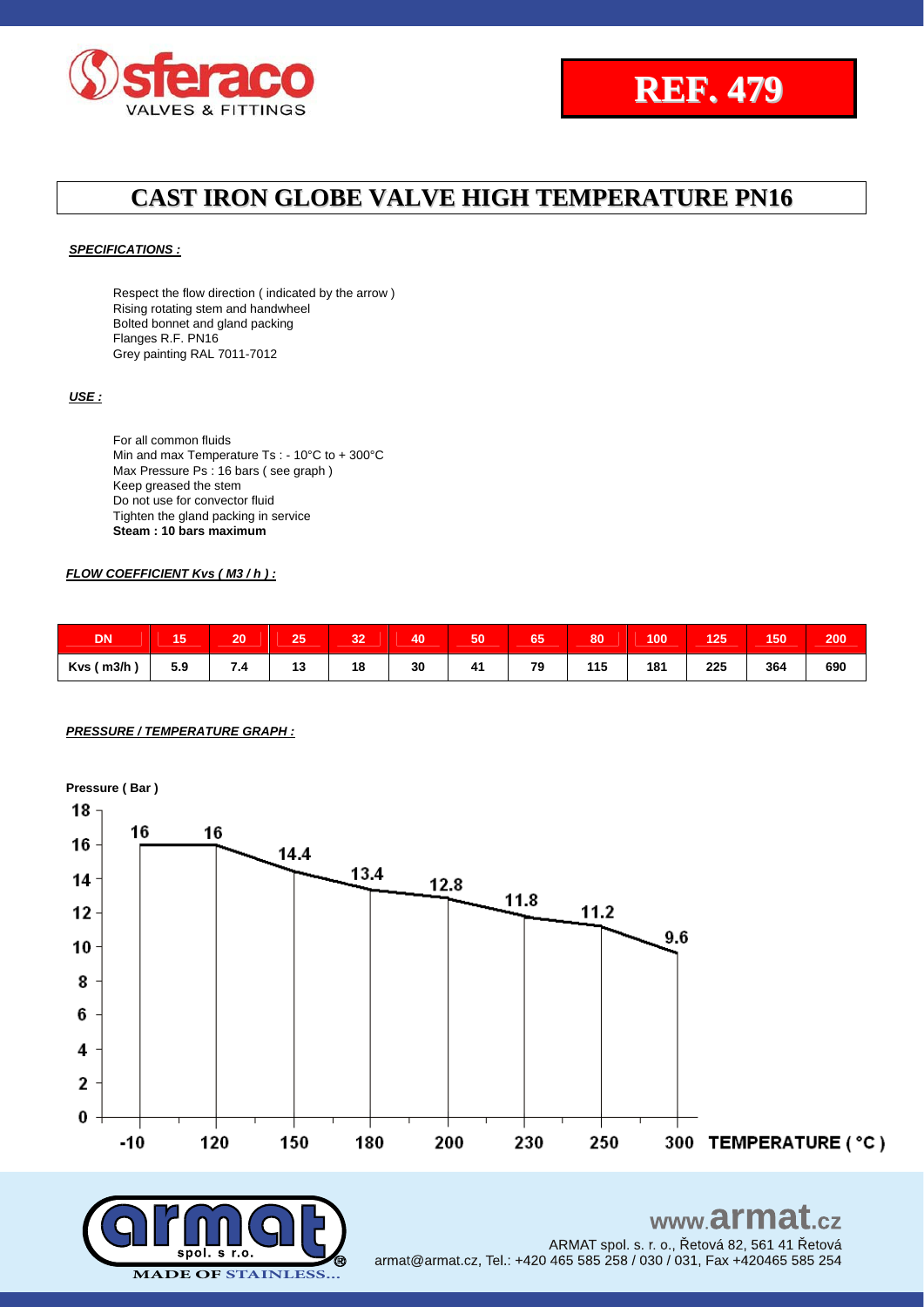

### *RANGE :*

Cast iron flanges R.F. PN16 **Ref. 479** DN 15 to DN 200

#### *MATERIALS:*



| <b>Item</b>    | <b>Designation</b> | <b>Materials</b>       |  |  |  |  |  |  |  |
|----------------|--------------------|------------------------|--|--|--|--|--|--|--|
| 1              | Body               | Cast iron EN GJL-250   |  |  |  |  |  |  |  |
| $\overline{2}$ | Seat               | SS 410 (1.4006)        |  |  |  |  |  |  |  |
| 3              | <b>Disc</b>        | SS 420 (1.4021)        |  |  |  |  |  |  |  |
| 4              | Bonnet gasket      | Graphite + NiCr        |  |  |  |  |  |  |  |
| 5              | Gland packing      | Graphite               |  |  |  |  |  |  |  |
| 6              | <b>Stem</b>        | SS 420 (1.4021)        |  |  |  |  |  |  |  |
| 7              | <b>Bonnet</b>      | Cast iron EN GJL-250   |  |  |  |  |  |  |  |
| 8              | Handwheel          | Cast iron EN GJS-500-7 |  |  |  |  |  |  |  |
| 9              | Handwheel nut      | Galvanized steel       |  |  |  |  |  |  |  |
| 10             | Washer             | Galvanized steel       |  |  |  |  |  |  |  |
| $11*$          | Disc screw         | SS 420 (1.4021)        |  |  |  |  |  |  |  |
| $12*$          | Disc washer        | SS 321 (1.4541)        |  |  |  |  |  |  |  |
| $13*$          | Ring               | SS 420 (1.4021)        |  |  |  |  |  |  |  |
| 14             | Hexagon bolt       | 8.8                    |  |  |  |  |  |  |  |
| 15             | T bolt             | Galvanized steel 5.8   |  |  |  |  |  |  |  |
| 16             | Gland              | Cast iron EN GJL-250   |  |  |  |  |  |  |  |
| 17             | Gland nut          | Galvanized steel       |  |  |  |  |  |  |  |

**\* : only for DN 65 to 200**



# www.armat.cz

ARMAT spol. s. r. o., Řetová 82, 561 41 Řetová armat@armat.cz, Tel.: +420 465 585 258 / 030 / 031, Fax +420465 585 254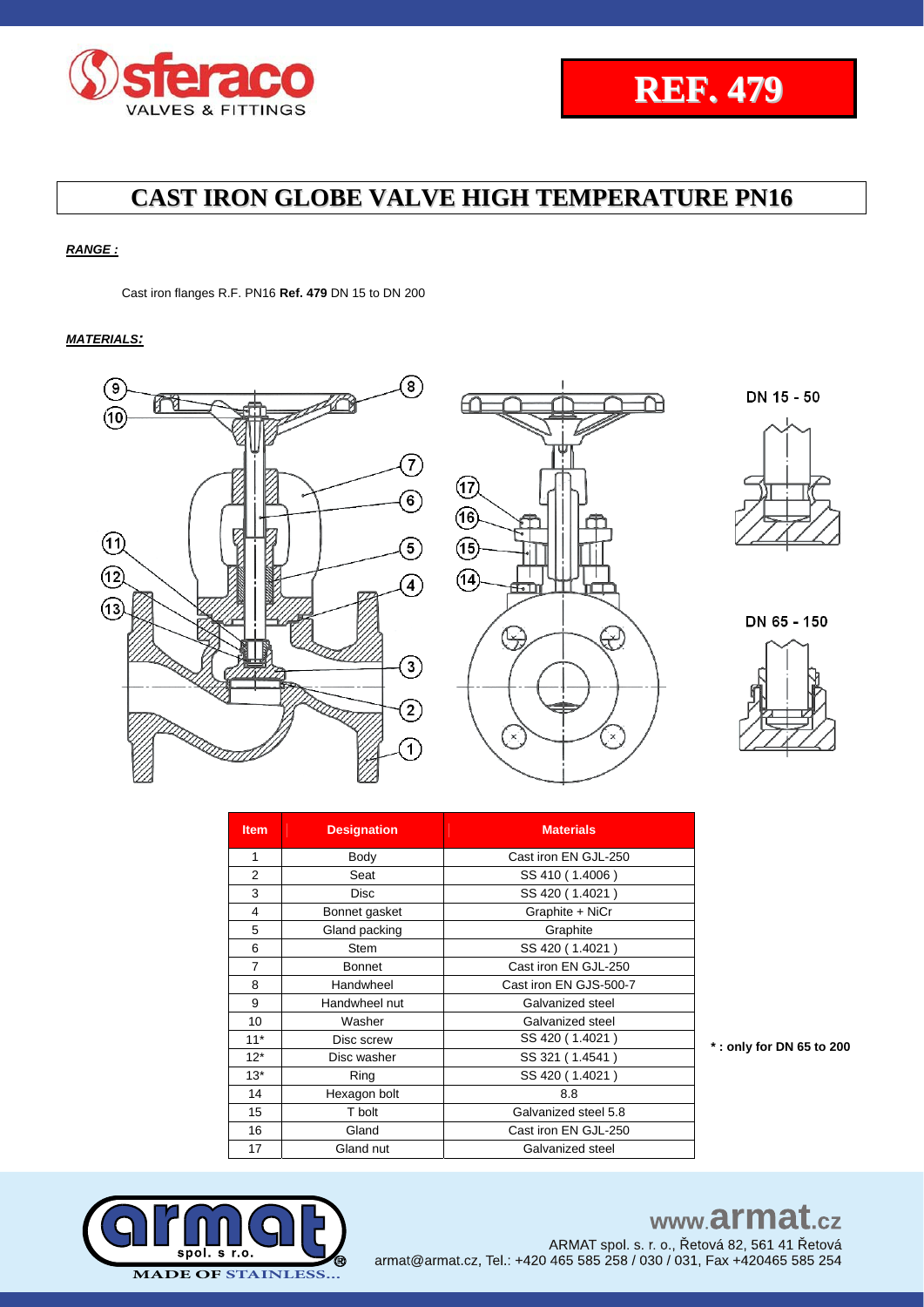



### *SIZE ( in mm ) :*



| Ref. | <b>DN</b>   | 15  | 20  | 25  | 32  | 40  | 50  | 65   | 80   | 100  | 125  | 150  | 200 |
|------|-------------|-----|-----|-----|-----|-----|-----|------|------|------|------|------|-----|
| 479  | Ø Bore      | 15  | 20  | 25  | 32  | 40  | 50  | 65   | 80   | 100  | 125  | 150  | 200 |
|      |             | 130 | 150 | 160 | 180 | 200 | 230 | 290  | 310  | 350  | 400  | 480  | 600 |
|      | H (opened)  | 193 | 194 | 203 | 212 | 263 | 273 | 305  | 344  | 378  | 420  | 483  | 606 |
|      | H (closed)  | 178 | 180 | 188 | 191 | 235 | 238 | 270  | 297  | 344  | 375  | 429  | 525 |
|      | ØΒ          | 100 | 100 | 120 | 120 | 160 | 160 | 180  | 200  | 250  | 250  | 320  | 360 |
|      | Weight (Kg) | 3.3 | 3.9 | 5   | 6.6 | 9.5 | 12  | 17.3 | 22.7 | 35.8 | 52.8 | 72.5 | 126 |

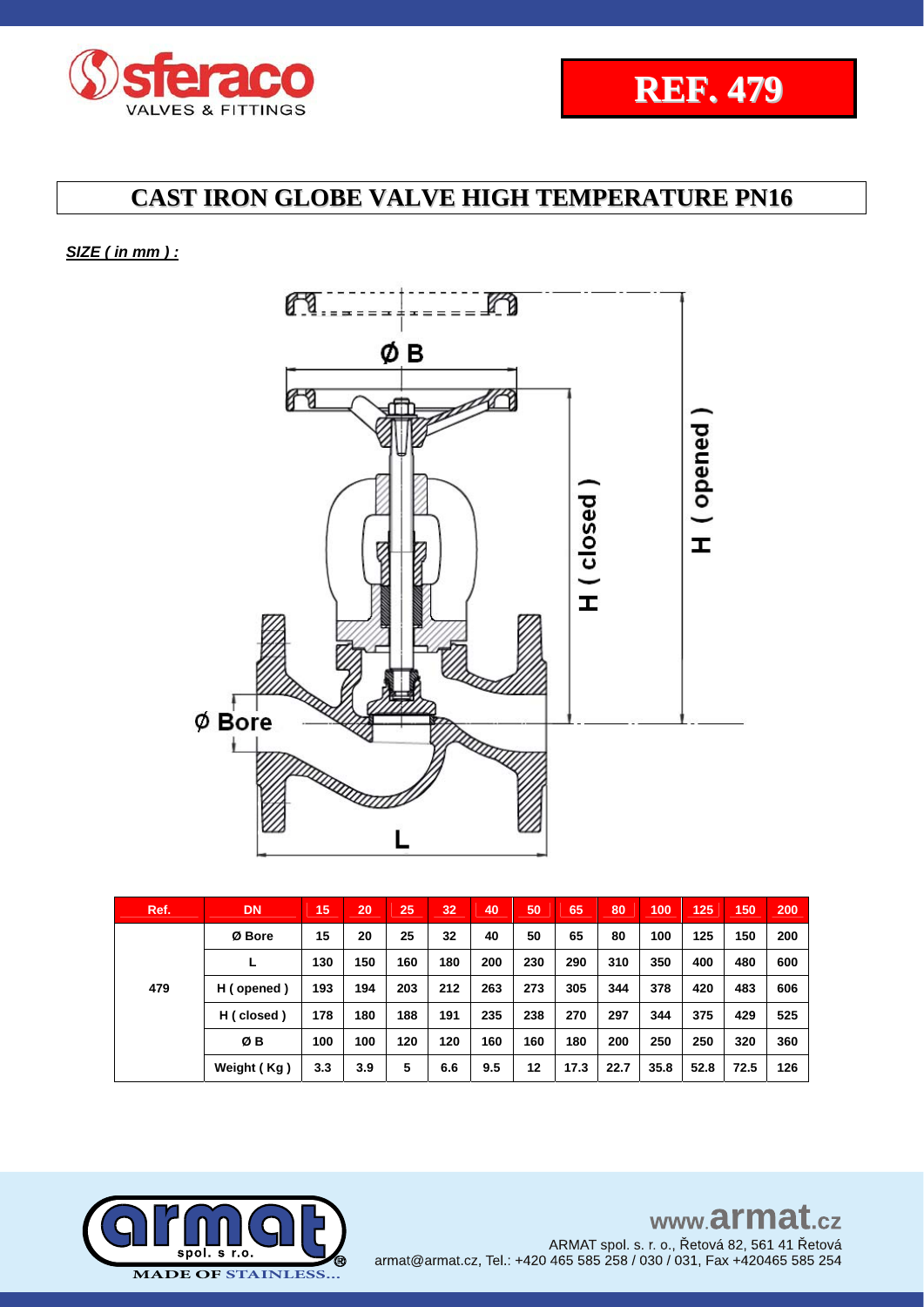

*FLANGES SIZE ( in mm ) :*



| Ref. | <b>DN</b> | 15            | 20            | 25     | 32     | 40     | 50     | 65     | 80     | 100    | 125    | 150    | 200     |
|------|-----------|---------------|---------------|--------|--------|--------|--------|--------|--------|--------|--------|--------|---------|
|      | øс        | 46            | 56            | 65     | 76     | 84     | 99     | 118    | 132    | 156    | 184    | 211    | 266     |
|      | ØD        | 95            | 105           | 115    | 140    | 150    | 165    | 185    | 200    | 220    | 250    | 285    | 340     |
| 479  | ØΚ        | 65            | 75            | 85     | 100    | 110    | 125    | 145    | 160    | 180    | 210    | 240    | 295     |
|      | Nb x Ø L  | $4 \times 14$ | $4 \times 14$ | 4 x 14 | 4 x 19 | 4 x 19 | 4 x 19 | 4 x 19 | 8 x 19 | 8 x 19 | 8 x 19 | 8 x 23 | 12 x 23 |

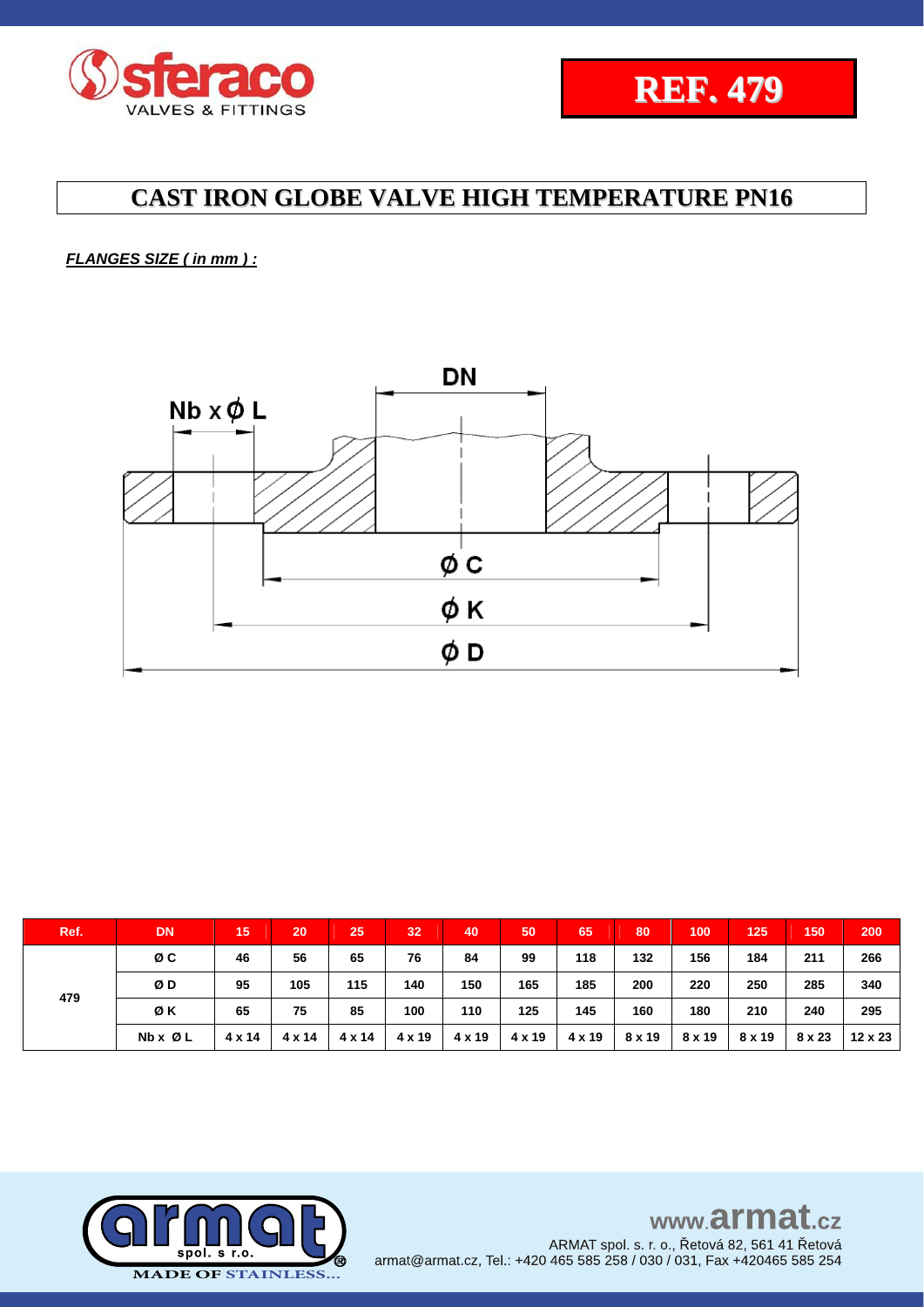



#### *STANDARDS :*

Fabrication according to ISO 9001 :2008

DIRECTIVE 97/23/CE : CE N° 0062 Risk Category III module H

Tests according to EN 12266-1, range A

Length according to EN 558 series 1 ( DIN 3202 F1 )

Flanges R.F. according to EN 1092-2 PN16

Approval certificate Polish **PZH**

**ADVICE :** Our opinion and our advice are not guaranteed and SFERACO shall not be liable for the consequences of damages. The customer must check the right choice of the products with the real service conditions.